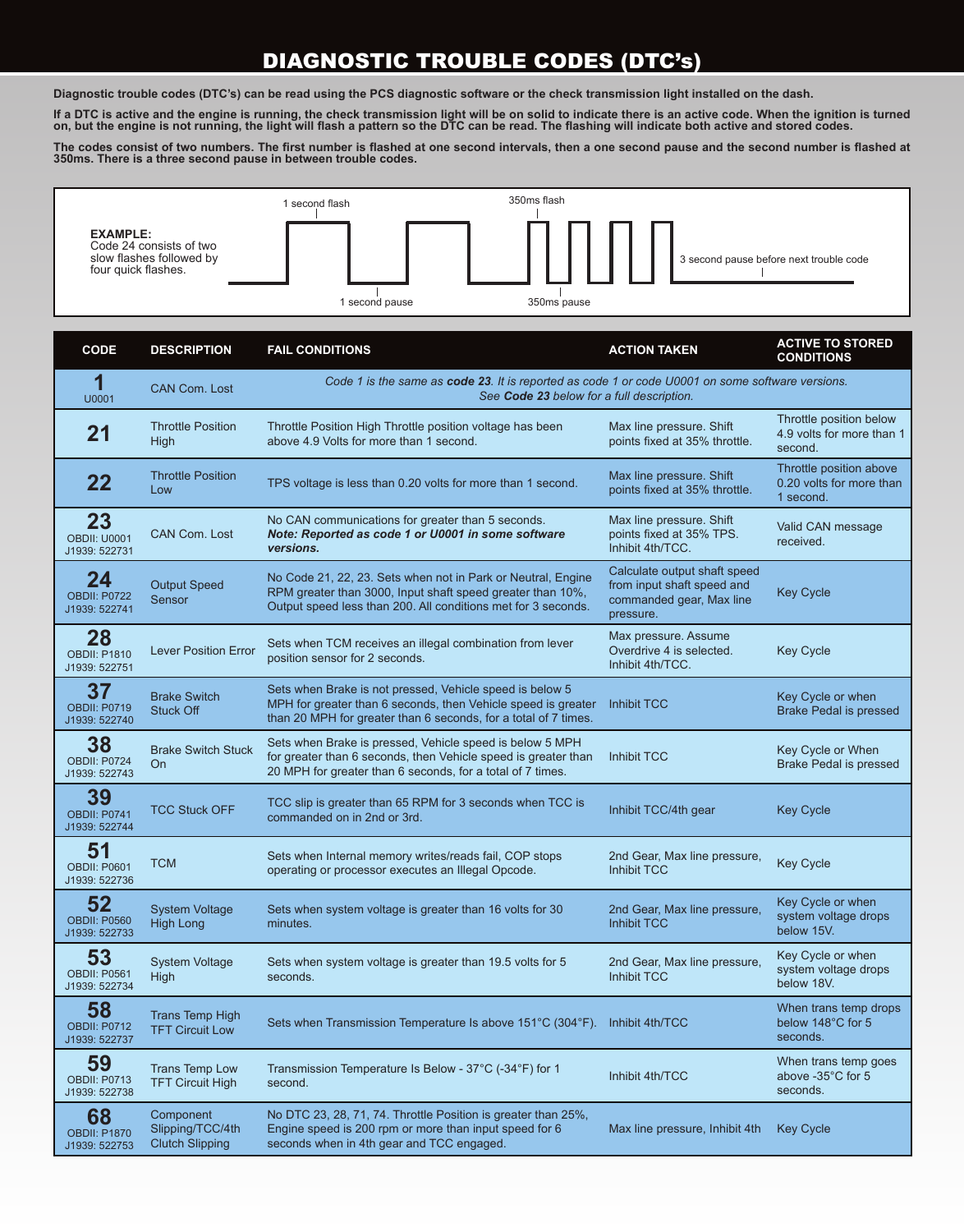## DIAGNOSTIC TROUBLE CODES (DTC's)

| <b>CODE</b>                                | <b>DESCRIPTION</b>                                               | <b>FAIL CONDITIONS</b>                                                                                                                                                                                                                                             | <b>ACTION TAKEN</b>                                                                                                                          | <b>ACTIVE TO STORED</b><br><b>CONDITIONS</b>                                                                                                                                                                   |
|--------------------------------------------|------------------------------------------------------------------|--------------------------------------------------------------------------------------------------------------------------------------------------------------------------------------------------------------------------------------------------------------------|----------------------------------------------------------------------------------------------------------------------------------------------|----------------------------------------------------------------------------------------------------------------------------------------------------------------------------------------------------------------|
| 69<br>OBDII: P0742<br>J1939: 522745        | <b>TCC Stuck On</b>                                              | No DTC 21, 22, 23, 71, 74 Sets when TCC slip is between -25<br>and 25 rpm, TCC solenoid is commanded off, TPS is greater<br>than 25% for 4 seconds.                                                                                                                | TCC Commanded on, Max<br><b>Line Pressure</b>                                                                                                | <b>Key Cycle</b>                                                                                                                                                                                               |
| 71                                         | <b>Engine Speed</b><br><b>Circuit Low</b>                        | Sets when Engine speed is less than 50 RPM, transmission<br>range is R, D4, D3, D1 for 2 seconds.                                                                                                                                                                  | Inhibit 4th and TCC                                                                                                                          | <b>When Engine RPM</b><br>goes above 300 RPM                                                                                                                                                                   |
| 72<br>OBDII: P0723<br>J1939: 522742        | <b>Intermittent Output</b><br><b>Shaft Speed</b>                 | No DTC 21, 22, 23, 28, 71, 74. Sets when Engine RPM is<br>greater than 300, range is D4, D3, D2, or D1, Throttle position<br>is greater than 25% and Output shaft speed changes more<br>than 500 rpm in one measurement period.                                    | Max line pressure. Calculate<br><b>TOSS from TISS and</b><br>commanded Gear.                                                                 | <b>Key Cycle</b>                                                                                                                                                                                               |
| 73<br>OBDII: P0748<br>J1939: 522746        | <b>Pressure Control</b><br>Circuit                               | Force motor current is more than 0.16 Amps different than<br>commanded current for 2 seconds.                                                                                                                                                                      | Max line pressure.                                                                                                                           | <b>Key Cycle</b>                                                                                                                                                                                               |
| 74<br>OBDII: P0717<br>J1939: 522739        | <b>Input Speed Sensor</b><br>Circuit                             | No DTC 28. Sets when Range is not park or neutral, engine<br>speed greater than 300 RPM, Output speed greater than 200<br>RPM, Input speed less than 50 RPM, for 2 seconds.                                                                                        | Max line pressure. Inhibit 4th/<br>TCC.                                                                                                      | When Input Speed goes<br>above 75 RPM for 2<br>seconds.                                                                                                                                                        |
| 75<br><b>OBDII: P0562</b><br>J1939: 522735 | <b>System Voltage</b><br>Low                                     | Sets when the ignition is on, voltage is less than the following<br>conditions:<br>$-40^{\circ}$ F ( $-40^{\circ}$ C) = 7.3V<br>$194^{\circ}F(90^{\circ}C) = 10.3V$<br>$302^{\circ}F(150^{\circ}C) = 11.7V$<br>Engine Speed is greater than 300 rpm for 4 seconds. | 2nd Gear with Max pressure.<br>Inhibit TCC.                                                                                                  | Clears when system<br>voltage is greater than<br>the following conditions<br>for 4 seconds:-<br>40°F (-40°C) = 7.3V<br>$194^{\circ}$ F (90 $^{\circ}$ C) = 10.3V<br>$302^{\circ}$ F (150 $^{\circ}$ C) = 11.7V |
| 79<br>OBDII: P0128<br>J1939: 522732        | <b>Transmission Fluid</b><br>Overtemp                            | No DTC 58 sets when transmission fluid temperature is<br>greater than 270°F (132°C), for 5 minutes.                                                                                                                                                                | None.                                                                                                                                        | When trans temp falls<br>below 266°F (130°C) for<br>5 seconds.                                                                                                                                                 |
| 81<br>OBDII: P0758<br>J1939: 522750        | Shift Solenoid B<br>(SSB) Circuit Fault                          | Battery Voltage above 10V TCM detects an<br>open circuit, short to battery, short to ground, or over-current<br>condition on the shift solenoid B circuit for 2 seconds.                                                                                           | 2nd or 3rd gears only. Max<br>Line Pressure.                                                                                                 | When Fault condition<br>removed for 2 seconds.                                                                                                                                                                 |
| 82<br>OBDII: P0753<br>J1939: 522748        | <b>Shift Solenoid A</b><br>(SSA) Circuit Fault                   | Battery Voltage above 10V TCM detects an open circuit, short<br>to battery, short to ground, or over-current condition on the<br>shift solenoid A circuit for 2 seconds.                                                                                           | 2nd and 3rd gears only or 1st<br>and 4th gear only. Max line<br>pressure.                                                                    | When Fault condition<br>removed for 2 seconds.                                                                                                                                                                 |
| 83<br><b>OBDII: P1860</b><br>J1939: 522752 | <b>TCC Solenoid</b><br><b>Circuit Fault</b>                      | Battery Voltage above 10V. TCM detects an open circuit, short<br>to battery, short to ground, or over-current condition on the<br>TCC solenoid circuit.                                                                                                            | Inhibit TCC. Inhibit 4th when<br>in Hot mode.                                                                                                | When Fault condition<br>removed for 2 seconds.                                                                                                                                                                 |
| 84                                         | <b>Accelerator Pedal</b><br>Performance                          | Measured throttle voltage difference exceeds allowable<br>tolerance.                                                                                                                                                                                               | Assume 0% throttle.                                                                                                                          | <b>Key Cycle</b>                                                                                                                                                                                               |
| 85<br><b>OBDII: P1871</b><br>J1939: 522754 | <b>Undefined Ratio</b><br>Error                                  | No DTC 21, 22, 23, 24, 28, 71, 72 sets when RPM is greater<br>than 300 RPM, TPS is greater than 25%, VSS is greater than<br>7 MPH, ratio falls out of range for 6 seconds.                                                                                         | 2nd gear with Max line<br>pressure. Inhibit TCC.                                                                                             | Key Cycle                                                                                                                                                                                                      |
| 86<br>OBDII: P0756<br>J1939: 522749        | Low Ratio Error<br>(Shift Solenoid B<br>(SSB) Stuck On)          | No DTC 21, 22, 23, 24, 28, 71, 72, 74, 85 sets when RPM<br>is greater than 300 RPM, TPS is greater than 25%, VSS is<br>greater than 7 MPH, transmission ratio matches 4th when 1st<br>is commanded or 3rd gear when 2nd gear is commanded, for<br>6 seconds.       | 2nd gear with Max<br>line pressure. Inhibit TCC.                                                                                             | <b>Key Cycle</b>                                                                                                                                                                                               |
| 87<br>OBDII: P0751<br>J1939: 522747        | <b>High Ratio Error</b><br>(Shift Solenoid B<br>(SSB) Stuck Off) | No DTC 21, 22, 23, 24, 28, 71, 72, 74, 85 sets when RPM<br>is greater than 300 RPM, TPS is greater than 25%, VSS is<br>greater than 7 MPH, transmission ratio matches 1st when 4th<br>is commanded or 2nd gear when 3rd gear is commanded, for<br>6 seconds.       | 2nd gear with Max<br>line pressure. Inhibit TCC.                                                                                             | <b>Key Cycle</b>                                                                                                                                                                                               |
| 91                                         | Non-Idle Inch                                                    | TPS greater than 15% or RPM greater than 800 RPM during<br>inching.                                                                                                                                                                                                | <b>Transmission locked</b>                                                                                                                   | <b>Key Cycle</b>                                                                                                                                                                                               |
| 92                                         | Movement Not<br>Commanded                                        | Output shaft movement detected when not commanded.                                                                                                                                                                                                                 | <b>Transmission locked</b>                                                                                                                   | <b>Key Cycle</b>                                                                                                                                                                                               |
| 93                                         | <b>Inching Past</b><br><b>Target</b>                             | Output shaft movement detected past desired stopping point.                                                                                                                                                                                                        | <b>Transmission locked</b>                                                                                                                   | <b>Key Cycle</b>                                                                                                                                                                                               |
| 94                                         | <b>Forward Clutch</b><br><b>Solenoid Circuit</b><br>Fault        | Forward clutch current is more than 0.16 Amps different than<br>commanded current for 2 seconds.                                                                                                                                                                   | Trans commanded to neutral;<br>however an electrical failure<br>of the clutch solenoid could<br>result in unpredictable<br>vehicle movement. | <b>Key Cycle</b>                                                                                                                                                                                               |